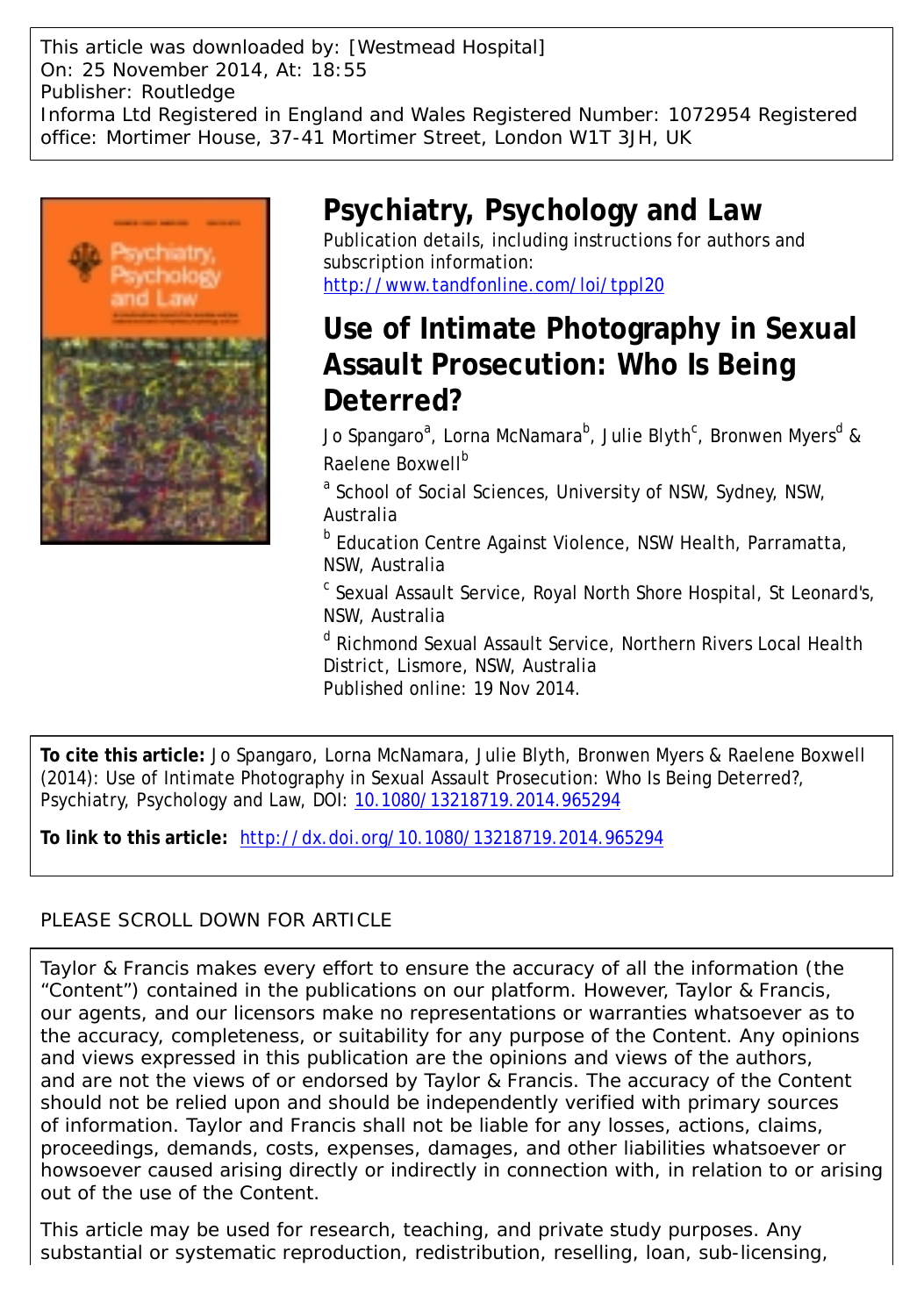systematic supply, or distribution in any form to anyone is expressly forbidden. Terms & Conditions of access and use can be found at [http://www.tandfonline.com/page/terms](http://www.tandfonline.com/page/terms-and-conditions)[and-conditions](http://www.tandfonline.com/page/terms-and-conditions)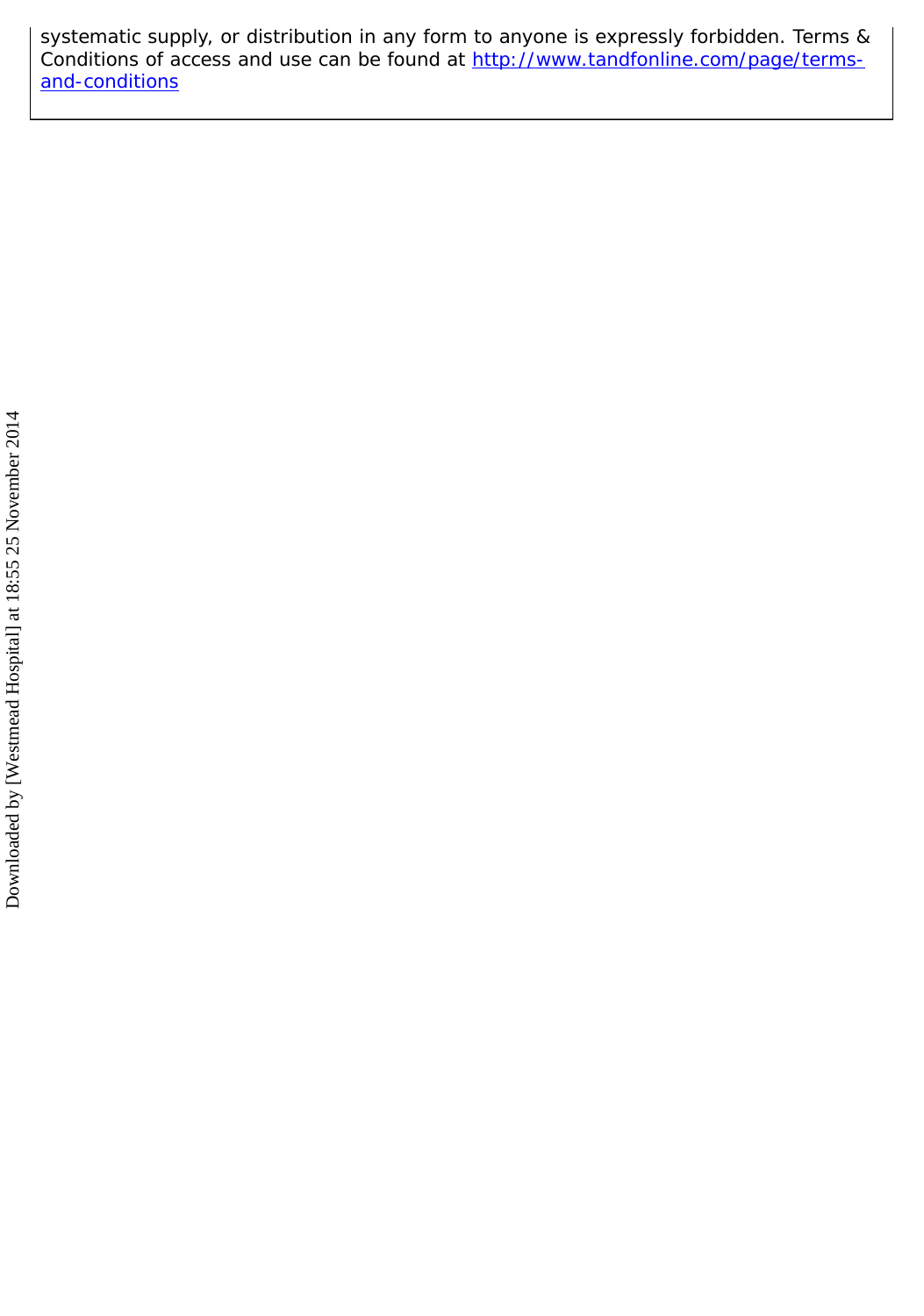# Use of Intimate Photography in Sexual Assault Prosecution: Who Is Being Deterred?

Jo Sp[a](#page-2-0)ngaro<sup>a</sup>, Lorna McNamara<sup>[b](#page-2-0)</sup>, Julie Blyth<sup>[c](#page-2-1)</sup>, Bronwen Myers<sup>[d](#page-2-2)</sup> and Raelene Boxwell<sup>b</sup>

<span id="page-2-2"></span><span id="page-2-1"></span><span id="page-2-0"></span><sup>a</sup>School of Social Sciences, University of NSW, Sydney, NSW, Australia; <sup>b</sup>Education Centre Against Violence, NSW Health, Parramatta, NSW, Australia; <sup>c</sup>Sexual Assault Service, Royal North Shore Hospital, St Leonard's, NSW, Australia; <sup>d</sup>Richmond Sexual Assault Service, Northern Rivers Local Health District, Lismore, NSW, Australia

Sexual violence is well established as both extremely traumatic for victims and a challenging crime to prosecute, due to the paucity in most instances of corroborative evidence. Physical forensic examination of victims contributes valuable material. However, the use in these examinations of ano-genital photography of victims, which occurs in some jurisdictions and has been called for in some Australian states, raises many questions. Five concerns are identified: (1) the limited value of images as evidence in court; (2) controlling who can gain access to images; (3) creating expectations of "best practice"; (4) the psychological impact on victims; and (5) deterrence to future victims from reporting the crime. The limited uses for and risks of this practice point to the need to constrain its use, to reduce adverse effects for victims and so provide processes that encourage rather than deter reporting to police and giving evidence and so increase the accountability of offenders.

Key words: colposcopy; forensic; photography; prosecution; sexual assault; sexual violence; victims.

A Royal Commission on institutional sexual assaults, as well as recent action against the defence forces for failing to prevent sexual predation, have drawn attention to problems with responses to sexual violence in Australia from the perspective of victims. Sexual violence is widespread in Australia, with one in five women and one in twenty men experiencing physical sexual assault after the age of 15 (Australian Bureau of Statistics, [2013\)](#page-6-0). A much smaller number of assaults are reported to police. Only three in ten women who experience sexual violence make even an initial report to police (Australian Bureau of Statistics, [2013\)](#page-6-0). Of those assaults which are reported to police, approximately one in six proceed to court (e.g. NSW Bureau of Crime Statistics and Research, [2012\)](#page-7-0), confirming what is true of most jurisdictions, that sexual violence is an under-prosecuted crime (Herman, [2005\)](#page-6-1).

# Current Situation in Sexual Assault Advocacy Service Responses

Responding to sexual violence is not solely the domain of the criminal justice system. Health departments in all Australian States provide free, specialist psychosocial and medical services, delivering crisis counselling and medical care to victims of sexual violence to mitigate the serious effects. Commonly such effects include anxiety, depression, post-

Correspondence: Dr Jo Spangaro, School of Social Sciences, University of NSW, Ground Floor, Morven Brown Building, Sydney, NSW 2052, Australia. Email: [j.spangaro@unsw.edu.au](mailto:j.spangaro@unsw.edu.au)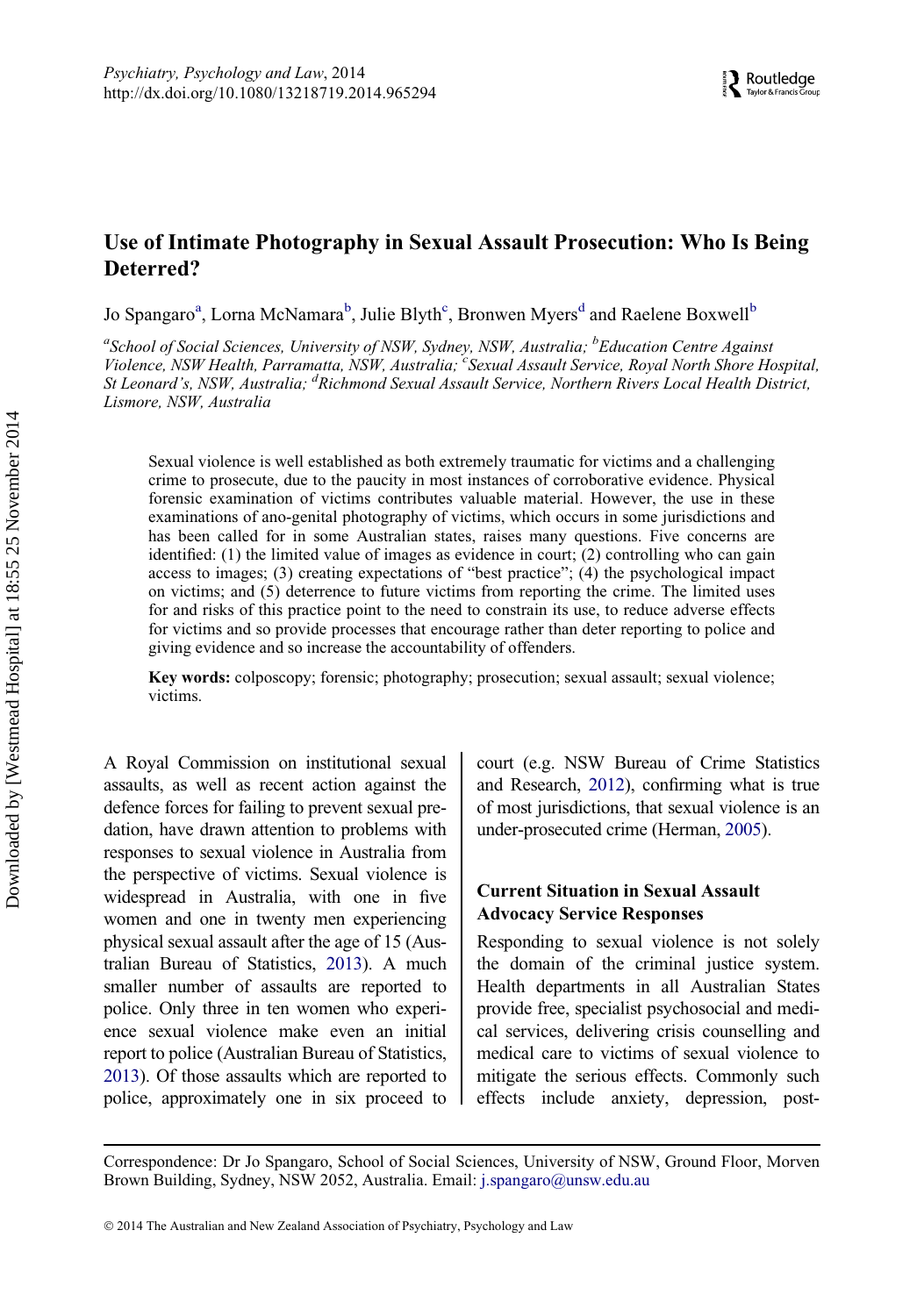traumatic stress, impaired quality of life, sleep disturbance, substance use disorders, sexual and reproductive health problems, pain syndromes, eating disorders and gastro-intestinal problems (Astbury, [2006;](#page-6-2) Krakow et al., [2002\)](#page-6-3). The large network of free health service-based advocacy services in Australia contrasts favourably with countries such as the United Kingdom, which in our experience has a far more limited density of services, and the United States, where services predominantly operate on a fee-for-service basis. In most Australian states counselling and forensic examination are provided at a single service available on a 24-hour basis, enabling crisis counselling to occur at the same presentation as collection of evidence for court. This includes physical examination of the victim and thorough documentation of findings by a forensically trained doctor or nurse. Simultaneously, prophylaxis for sexually transmitted infection, HIV and pregnancy are provided with treatment of any injury. Active follow-up and ongoing counselling and court support are part of the psychosocial response, which is provided by a professional social worker or psychologist. Counsellors also support victims with decisions about proceeding with criminal justice action; working closely with police and Attorney General's departments to ensure the support they provide is consistent with legal process. The consensus on best practice responses to adults after sexual violence is for services that are accessible, coordinated, integrated and place the needs and rights of the victim at the centre (Astbury, [2006;](#page-6-2) KPMG, [2007a](#page-6-4)[,b](#page-6-5); Olle, [2005;](#page-7-1) World Health Organization, [2003](#page-7-2)). Restoring a sense of control is a key objective of post-assault responses in Australian sexual assault advocacy services (Lievore, [2005](#page-7-3)).

A growing trend over the past 15 years is the use of colposcopic photography, particularly during paediatric sexual assault forensic assessments (Marks, Lamb, & Tzioumi, [2009](#page-7-4)). The colposcope is a gynaecological tool used to illuminate, magnify and take still or video photographic images of the ano-genital area. In this article, this tool and the images it takes are referred to as intimate photography. A small number of forensic examiners in Australia has also begun to use this technology with adults, following practice in the United States where intimate photography in adult sexual assault forensic examinations is routine in most jurisdictions (White & Du Mont, [2009](#page-7-5)). Apart from use as evidence in court, forensic practitioners in favour of intimate photography for adult cases argue its value for teaching, peer review, research and as an aide memoire for court.

#### National and International Policy Position

International guidelines on medico-legal care for victims of sexual violence developed by the World Health Organization stipulate that: "the over-riding priority must always be the health and welfare of the patient. The provision of medico-legal services thus assumes secondary importance to that of general health care services" (2003, p. 17). In relation to intimate photography the guidelines state that, "although photography is useful for court purposes, it should not include images of genital areas" (World Health Organization, [2003,](#page-7-2) Annex 1, p. 2). In Australian states, other than Victoria, there appears to be no clear policy on the use of intimate photography, with decisions left to the individual judgement of practitioners providing medi-cal/forensic assessment.<sup>[1](#page-6-6)</sup>

This article discusses the implications of intimate photography as a part of forensic assessment. It presents the perspective of past and current sexual assault advocacy service counsellors who have collectively supported many hundreds of women in the crisis and long-term follow-up period after an experience of sexual violence, including through the steps of medical examination, report to police and giving evidence.

Five concerns are identified and discussed in relation to this practice: (1) the value of the images as evidence in court; (2) access to images; (3) creating expectations of "best practice"; (4) the impact on victims; and (5) potential deterrence to future victims from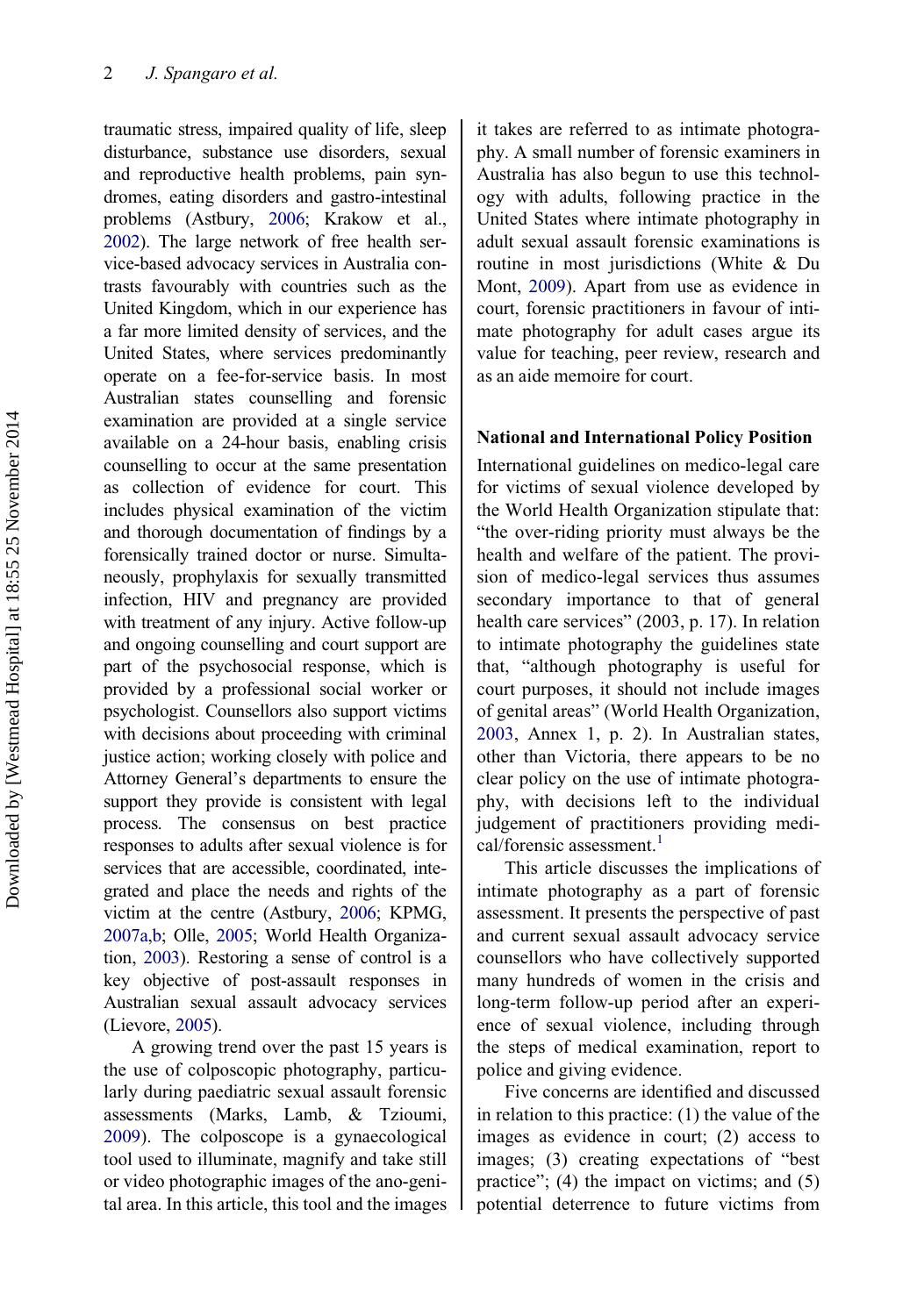using services or reporting to police. The article confines itself to use of intimate photography in matters of adult sexual assault. Although many of the same concerns apply to child victims of sexual assault, the additional complexities that exist cannot be done justice here.

#### Use as Evidence for Prosecution

The first concern with the use of intimate photography relates to the value of the images as evidence in court to prosecute sexual assault matters. A challenging aspect of sexual assault prosecution is that typically there are no witnesses to the event, limiting options for evidence. Unfortunately, other types of evidence are also typically lacking  $-$  few sexual assault matters are argued on the basis of physical evidence (Du Mont & White, [2007](#page-6-7)). Two reasons for this are: first, most victims of sexual assault do not sustain injury, genital or otherwise (McLean, Roberts, White, & Paul, [2011](#page-7-5)). Evidence even of penetration after sexual assault is not routine, even among children and adolescents who were not sexually active prior to assault (White & McLean, [2006](#page-7-4)). Penetration is, of course, not evidence of sexual violence and it is well understood that most matters are argued on the basis of consent, negating the value of such evidence. Second, even where injuries to the genital area are detected, this may not provide evidence of sexual violence because micro-injuries are sustained approximately 6% of women after consensual intercourse (McLean et al., [2011](#page-7-5)). As a result, evidence of minor genital injuries cannot be used to establish lack of consent in court (Templeton & Williams, [2006](#page-7-6); Tjaden, [2009;](#page-7-7) White & Du Mont, [2009](#page-7-5)). This situation considerably curtails the value of such images, although they continue to be created and used.

#### Controlling Access to Images

A second problem with the use of intimate photography is the potential for images to be viewed by a wide range of individuals. In the United States, images produced from intimate photography are routinely provided to police and defence counsel (Ledray, [2008\)](#page-7-8). Subsequent uses of the images have included: provision of images to the assailant; posting of images on police intelligence websites; screening images of victim's breasts on television news; and tendering them in court for viewing by court personnel and juries (Ledray, [2008\)](#page-7-8). Based on our experience in the Australian context, many prosecutors are wary of the use of intimate photography, and calls for the use of the technology do not originate from this quarter. Reservations are understood to relate both to concerns for victims, as well as the risk of sexual violence trials becoming expensive, protracted and inconclusive as competing interpretations of images are argued by defence and prosecution expert witnesses.

A key issue is that once images have been created by forensic examiners it is not possible to exercise absolute control over who can access the images. Medical records within which images must be stored are legal documents and subject to subpoena by defence lawyers. Although sexual assault advocacy services may resist handing over the images, this is ultimately a matter for determination by the court and beyond the service's control. Once images have been brought into existence, no guarantee can be given to victims that these will not be shown to the assailant or jury.

Some forensic practitioners accept the limitations and risks of intimate photography for prosecution, yet argue to continue to use it for peer review, education, supervision, research and publication (Brennan & Berle, [2011;](#page-6-8) Laitinen, Grundmann, & Ernst, [2013](#page-7-9)), exposing victims to risk of the images being subpoenaed.

## Creating Expectations of "Best Practice"

Taking a broader policy perspective, a third risk with expansion of intimate photography is that of setting expectations that this technique represents "best practice". In our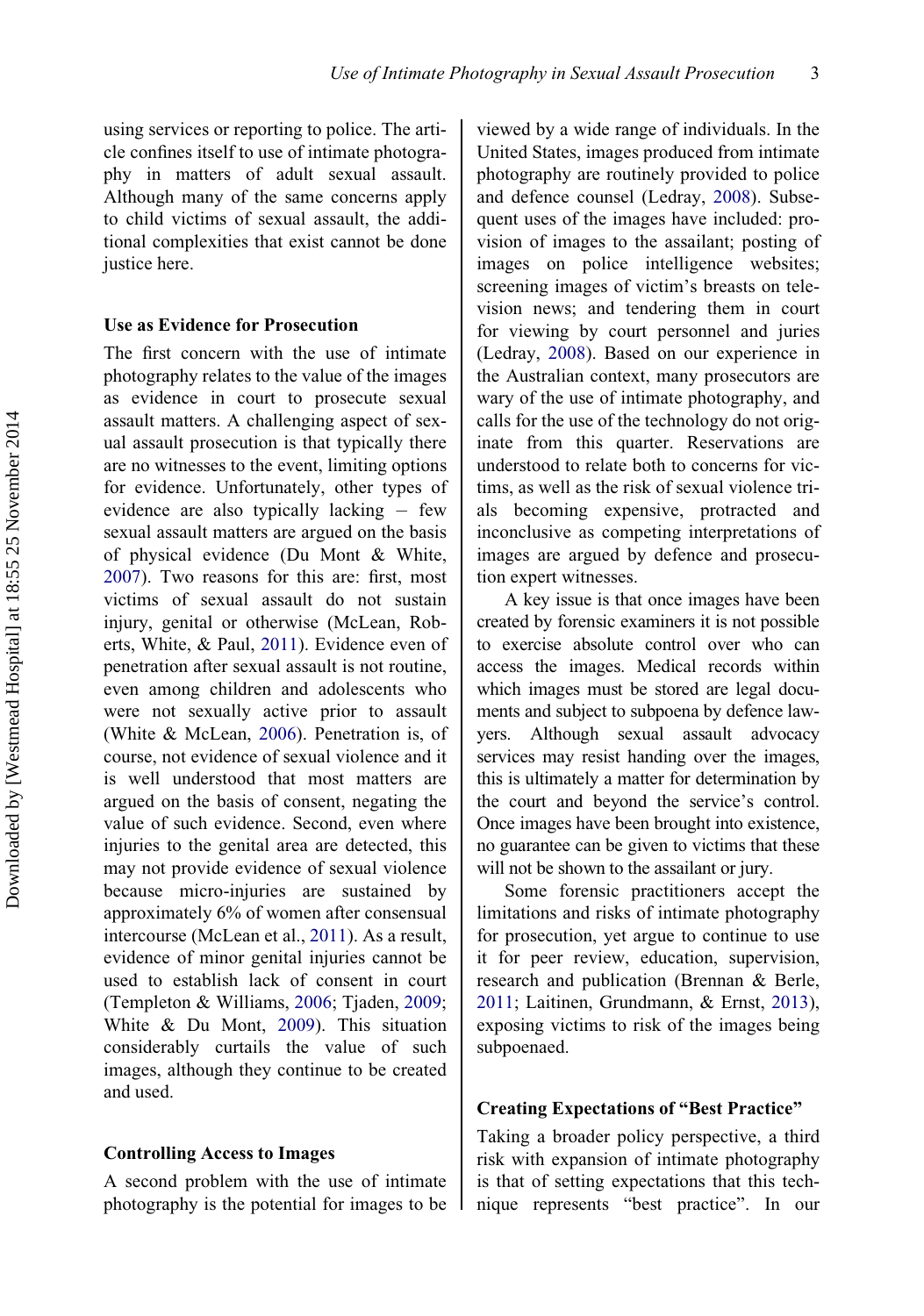experience, this has already begun to occur with some defence lawyers asking forensic examiners in the witness stand why intimate photography has been not been used. Such a line of questioning is designed to impugn the skills of the forensic examiner. In Australia, only a handful of doctors providing sexual violence forensic examinations are involved in this role full-time and have an interest in use of this technology. In most services, including those in regional and rural areas the examinations are carried out by forensically trained general practitioners and nurses, providing in almost all instances a high-quality, empathic response. When examinations are not performed with high frequency, as is the case in many rural settings, there is less opportunity and interest in use of photo-colposcopic equipment. Any hesitation about using the equipment is heightened by the prospect of cross-examination on the practice and findings in the adversarial court environment.

Sexual assault examinations continue to be provided by these practitioners because of their commitment to holistic care for victims in their communities, despite the after-hours call-outs and unpredictable court demands. Based on our experience, expectations of use of colposcopy is a disincentive to undertake this work, which is a critical problem in rural areas which face acute difficulties in recruiting practitioners prepared to provide forensic examinations.

#### Impact on Victims

In providing clinical examinations after sexual violence there is a real risk of re-traumatising victims and it is important to avoid humiliating processes that act as reminders of the violence (Astbury, [2006](#page-6-2)). While most forensic examiners recognise the risk of fragmenting and objectifying the bodies of women they are tasked with caring for (White & Du Mont, [2009](#page-7-5)), others are explicit in describing victim's bodies as crime scenes (Laitinen et al., [2013\)](#page-7-9). Impacts on victims include not only the potentially objectifying process of being draped and photographed, but the exposure and further humiliation that can occur from images being provided to the assailant or used in court. A separate concern is that 5% of victims are filmed by their assailant as part of their assault (Bergen & Bogle, [2000](#page-6-9)). In such cases, recording anogenital images as part of a forensic examination runs an even greater risk of replicating the violence experienced.

### Deterrence of Reporting by Future Victims

We have found that young women who have attended sexual assault advocacy services often share their experiences of the responses they received among their peers. This often results in self-referral by other victims, which is an important access route to services. Just as young women tell others that services are free, caring, confidential and sources of prophylaxis for pregnancy and HIV, experiences of intimate photography would be shared, should this become routine. We contend that this is likely to deter victims from attending services and so receiving the benefit of the support they provide. Sexual assault advocacy services play an important role in providing information and support that can assist victims to make the difficult decision about whether to proceed with a formal police report, necessary for investigation, charging and prosecution. It is essential that the steps involved in making a formal complaint, which includes forensic assessment, be designed to minimise distress and risk. Judith Herman a specialist trauma psychiatrist, suggests that "victims [of sexual violence] understand only too well that what awaits them in the legal system is a theatre of shame" (2005, p. 573). Unless the criminal justice processes can evolve in ways that reduce the humiliation that most victims encounter, prosecution will continue to be a path taken in the overwhelming minority of cases and impunity for offenders will remain high.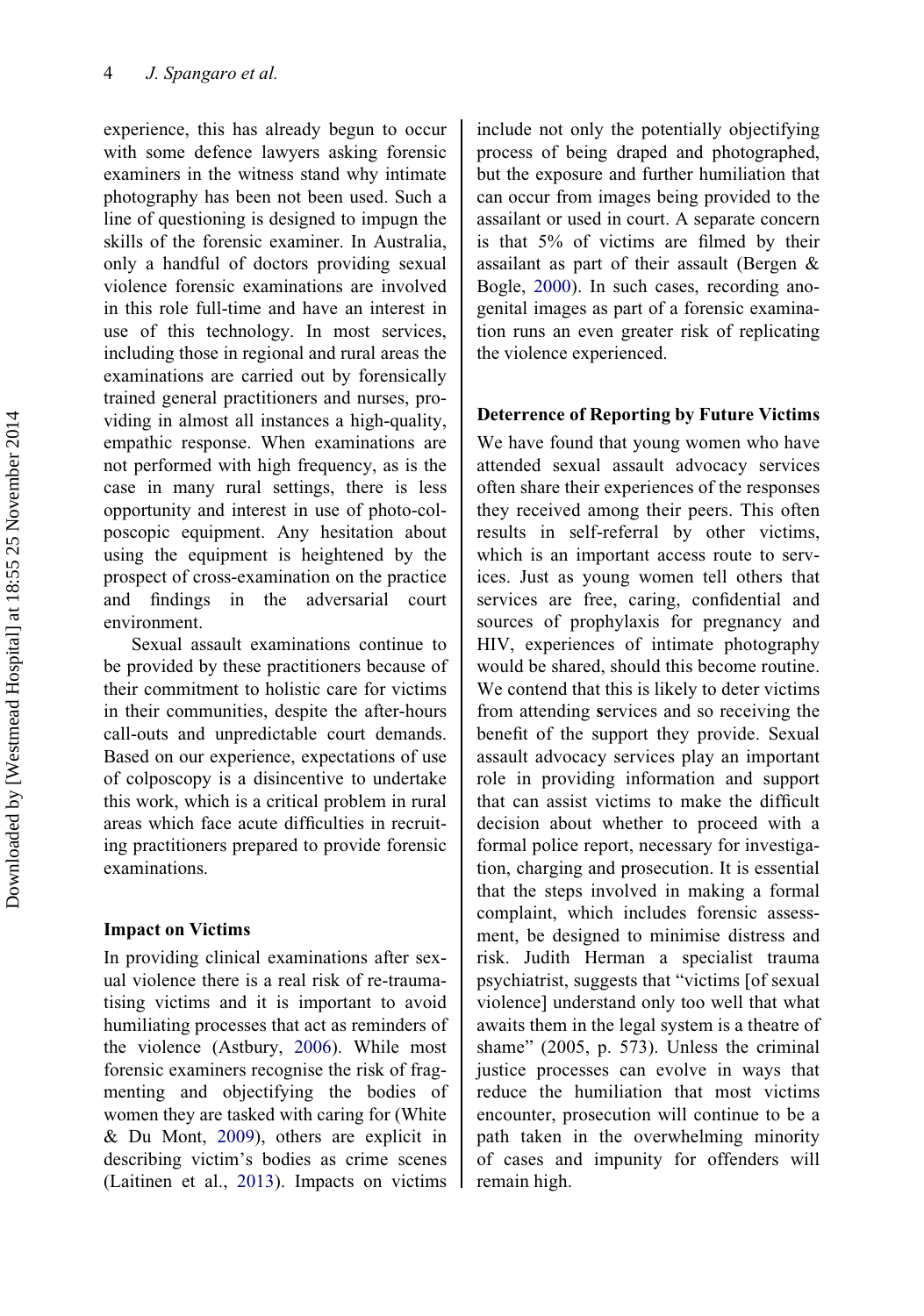# Implications for Research, Policy and **Practice**

<span id="page-6-6"></span><span id="page-6-2"></span>There is a need for greater understanding of the factors that deter those who experience sexual assault from proceeding with formal reports and the difference that alternative processes make to willingness to report. Emerging knowledge and technologies provide opportunities to improve responses and court outcomes in relation to the crime of sexual assault. As they become available, each must be scrutinised to determine the value they offer in both quarters, as well as possible unintended consequences. At this time, there are some serious concerns with the use of intimate photography in terms of its limited value as evidence in court; the lack of control over who can access the images; the risk of creating expectations of "best practice"; the impact on victims; and possible deterrence on victims from reporting to police and using services. This is a medical tool, but one with uses that extend beyond the remit of individual forensic practitioners and for this reason decisions about its use should therefore not be left to clinical judgement alone. Lack of a policy has clear implications for victims. Colleagues who elect not to use the tool the carriage of sexual assault prosecutions point to the need for a consistent policy response in Australia. In light of the negative impacts and other risks, it is suggested that the position stipulated by the World Health Organization be adopted and that intimate photography should be excluded from use in sexual assault forensic assessment for adults.

## <span id="page-6-9"></span><span id="page-6-8"></span><span id="page-6-7"></span><span id="page-6-4"></span><span id="page-6-1"></span><span id="page-6-0"></span>Conclusion

<span id="page-6-5"></span><span id="page-6-3"></span>Increasing recognition in the community that sexual violence is widespread and a crime often committed with impunity should lead to changes that increase accountability for offenders and organisations that employ them. Currently sexual violence remains under-reported and under-prosecuted, in part due to a criminal justice system that continues to operate as a "theatre of shame". There is a need for attention to the whole process through which this crime is addressed, including the health services that play a critical role in increasing reporting to police, prosecution and offender accountability.

## Note

1 In Victoria, policy directs that intimate photography is undertaken only in "exceptional circumstances" with prior approval of the Director Victorian Institute for Forensic Medicine (personal communication, Dr David Wells, Director Victorian Institute of Forensic Medicine).

#### References

- Astbury, J. (2006). Services for victim/survivors of sexual assault: identifying needs, interventions and provision of services in Australia. Issues, No. 6. Melbourne, VIC: Australian Institute of Family Studies. [http://www.aifs.gov.au/acssa/](http://www.aifs.gov.au/acssa/pubs/issue/i6.html) [pubs/issue/i6.html](http://www.aifs.gov.au/acssa/pubs/issue/i6.html)
- Australian Bureau of Statistics. (2013). Personal safety, Australia, 2012 (4906.0). Melbourne, VIC: Australian Bureay of Statistics Retrieved from [http://www.abs.gov.au/ausstats/abs@.](http://www.abs.gov.au/ausstats/abs@.nsf/mf/4906.0) [nsf/mf/4906.0](http://www.abs.gov.au/ausstats/abs@.nsf/mf/4906.0)
- Bergen, R. K., & Bogle, K. A. (2000). Exploring the connection between pornography and sexual violence. Violence & Victims, 15, 227-234.
- Brennan, P., & Berle, I. (2011). The ethical and medical aspects of photodocumenting genital injury. In J. Gall & J. Payne-James (Eds.), Current practice in forensic medicine (pp. 123-158). Chichester, UK: Wiley.
- du Mont, J., & White, D. (2007). The uses and impacts of medico-legal evidence in sexual assault cases: A global review. Geneva: World Health Organization.
- Herman, J. (2005). Justice from the victim's perspective. Violence Against Women,  $11, 571-602$ .
- KPMG. (2007a). Review of forensic and medical services for victims of sexual assault and child abuse. Report  $1 - A$  new approach. Sydney, NSW: NSW Department of Health.
- KPMG. (2007b). Review of forensic and medical services for victims of sexual assault and child abuse. Report  $2 - Background$  and supporting information. Sydney, NSW: NSW Department of Health.
- Krakow, B., Melendrez, D., Johnston, L., Warner, T., Clark, J., Pacheco, M., . . . Schrader, R.